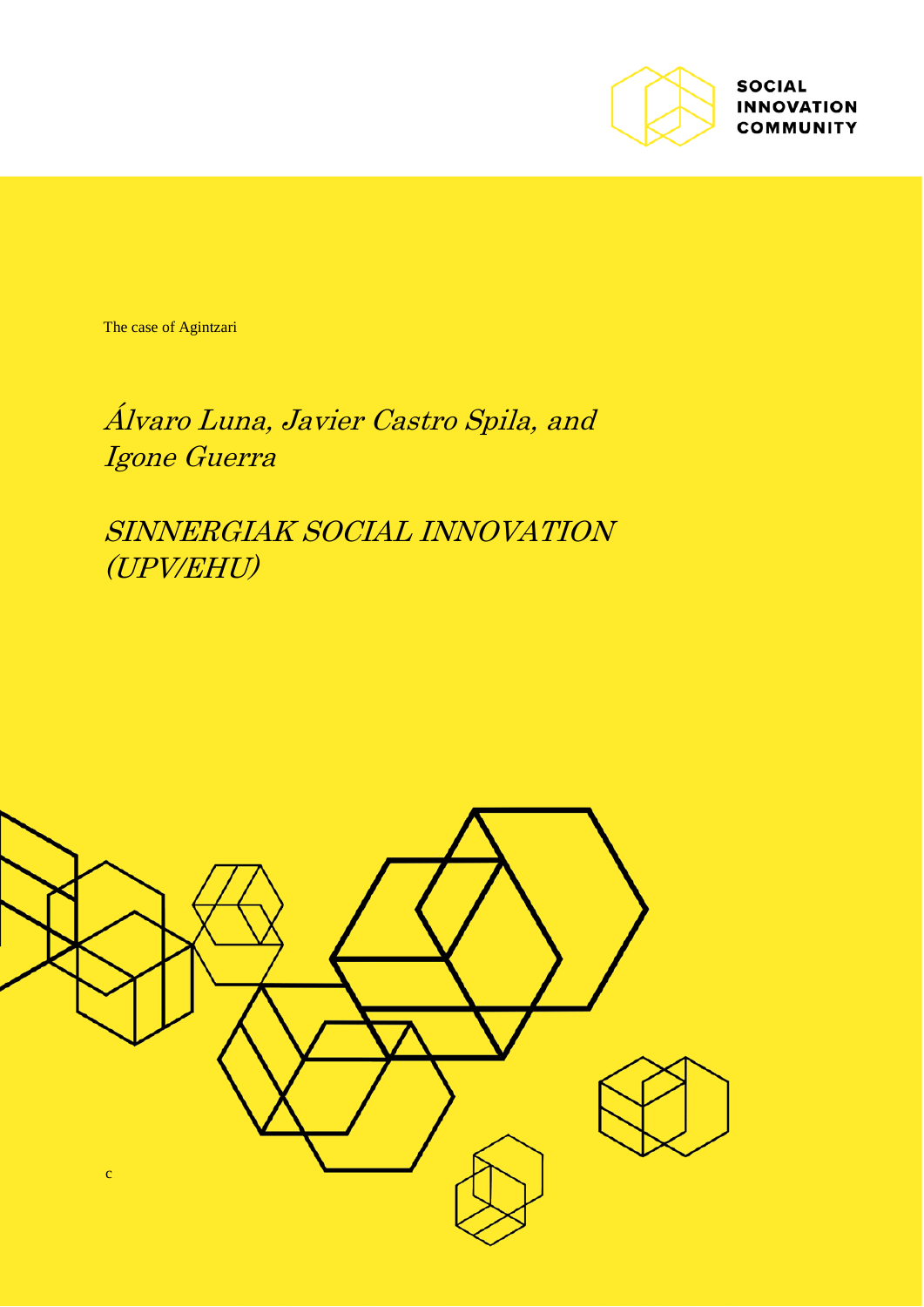

# **The case of Agintzari**

# Abstract

Argintzari is a Social Cooperative of public utility located in Bilbao (Basque Country) since 2000. Although deeply engaged in social movements and community development since 1977, the organization didn't grow to become a social cooperative until 2000. This change was seen as an important step towards growing professionalization and expertise inside their context. The cooperative is mainly focused its work in community development through publicly funded socially innovative projects, community training programs, and delivery of social services oriented towards the social needs of vulnerable and socially excluded sectors of the population.

Agintzari holds three important lines of work. The first line of work is related to Community Intervention, which manages socio-educational and psychosocial services. The second line of work is related to Fostering and Adoption, which manages programs of infant protection through a service called ArlobiAdoptia that is promoted by the cooperative. The third line of work is linked to Intervention in Violence and Relational Conflicts. It manages services, which are part of the Policy Social Services of the Basque Country. Agintzari has strongly influenced the detection of policy failures and the need for the new design of social services inside the Basque local and regional institutions, by improving social policy and having and important effect in Basque social policy, specially in the province of Biscay. Since 2010, the organization has focused in expanding its activities to the whole region and also at the national level.

# **1. DESCRIPTION OF THE CASE**

### *The context*

Agintzari is a non-for profit social cooperative of public utility since the year 2000. It is currently composed of 500 members. Initially the name of Agintzari before becoming a cooperative was linked, since 1977, to social movements in Bilbao formed by a collective of young social workers which worked along the University and the Church, mainly focusing on the work in the streets and with local communities to attend social needs. This movement was built soon after the Spanish Dictatorship and the strong industrial and economic crises suffered in the 1980s, which immersed the Bilbao City Region in a very difficult historical period. This historical period also gave birth to the baby boom and the first young generation, which was able of attending University.

In 1991 this work initiated a close connection with the local public administration in the Bilbao City Region. It was then when Agintzari saw the opportunity and the necessity to professionalize itself, due to the long time knowledge and experience they accumulated through the years. In the year 2000, the work with the community and other public administrations started to build up closely related to the work and the influence in the design and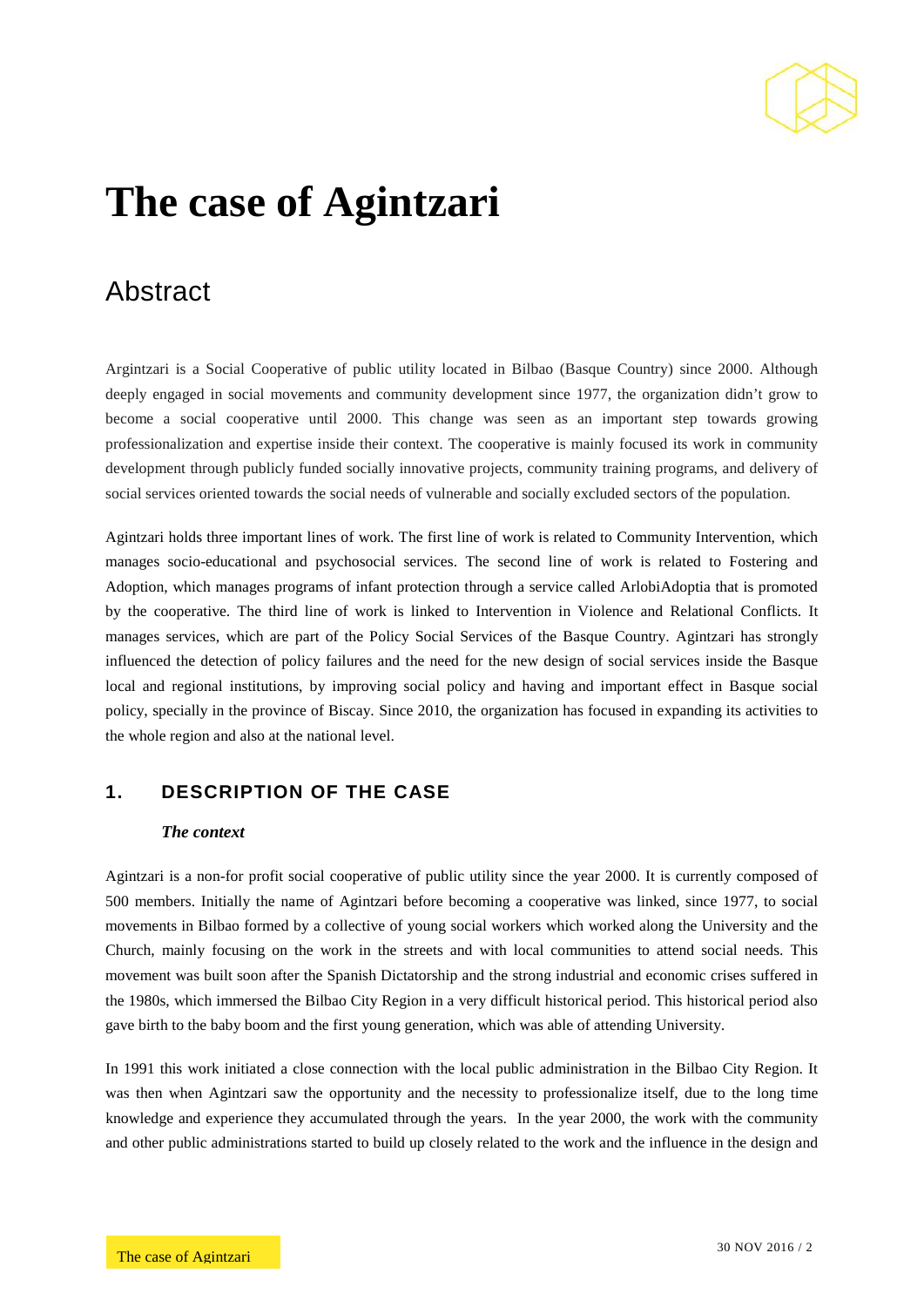

construction of public social services, municipal services and commonwealth communities inside the province of Biscay in the Basque Country. This trajectory consolidated itself in 2010 when Agintzarireached a strong influence inside the province reaching 250 employees.

Nowadays, Agintzari holds three important lines of work. The first line of work is related to Community Intervention, which manages socio-educational and psychosocial services, which have become key in the range of social services advocated in the Law 12/2008 of the  $5<sup>th</sup>$  of September of Social Services of the Basque Country. This line of work also manages prevention programs in the scholar and family environments, and other consulting projects and professional training.

The second line of work is related to Fostering and Adoption, which manages programs of infant protection through a service called ArlobiAdoptia that is promoted by the cooperative. This service provides services of psychosocial attention, consulting, and family and professional training, having built a network of entities with thoseAgintzari cooperates.

The third line of work is linked to Intervention in Violence and Relational Conflicts. It manages services, which are part of the Policy Social Services of the Basque Country. The nature of these services is diverse, and includes services of telephonic and online attention, socio-educational services of residential fostering of women victims of violence, and specialized services in psychological explorations in situation of family sexual abuse.

Agintzari also pilots diverse innovative programs, on of the most important ones is called "Family Nests" ("Los NidosFamiliares"); an experience that is supported by the Basque Government focused on new processes to address childhood care through the promotion of conciliation strategies between family and work life. Another important piloting experience is the "Network of Houses" ("Casas en Red"), which was initiated in 2010, as an intensive and integrated innovative social resource, to prevent family adoption failures or ruptures.

#### **The case**

Since becoming a social cooperative of public utility in the year 2000, Agintzari has focused on its geographic expansion. Along the years, the cooperative has become a major influence in the design of actual social services, some of them non-existing until the cooperative started working closely with public administrations. These services have been mainly influenced and built through a bottom-up approach, involving different social collectives, and closely working with the Basque Public Institutions. Today the cooperative has been able to build an action network involving 16 city councils, building 5 common wealth communities, and the Provincial and Basque Governments of the Basque Country. These networks are well connected but are composed of selfmanaged individual teams, which are closely linked to the specific problems present in the different municipalities.

The target groups of these services of public utility that are managed by Agintzari are mainly focused in the users of Primary and Secondary Social Services, integrated by childhood and youth populations, adults (women), and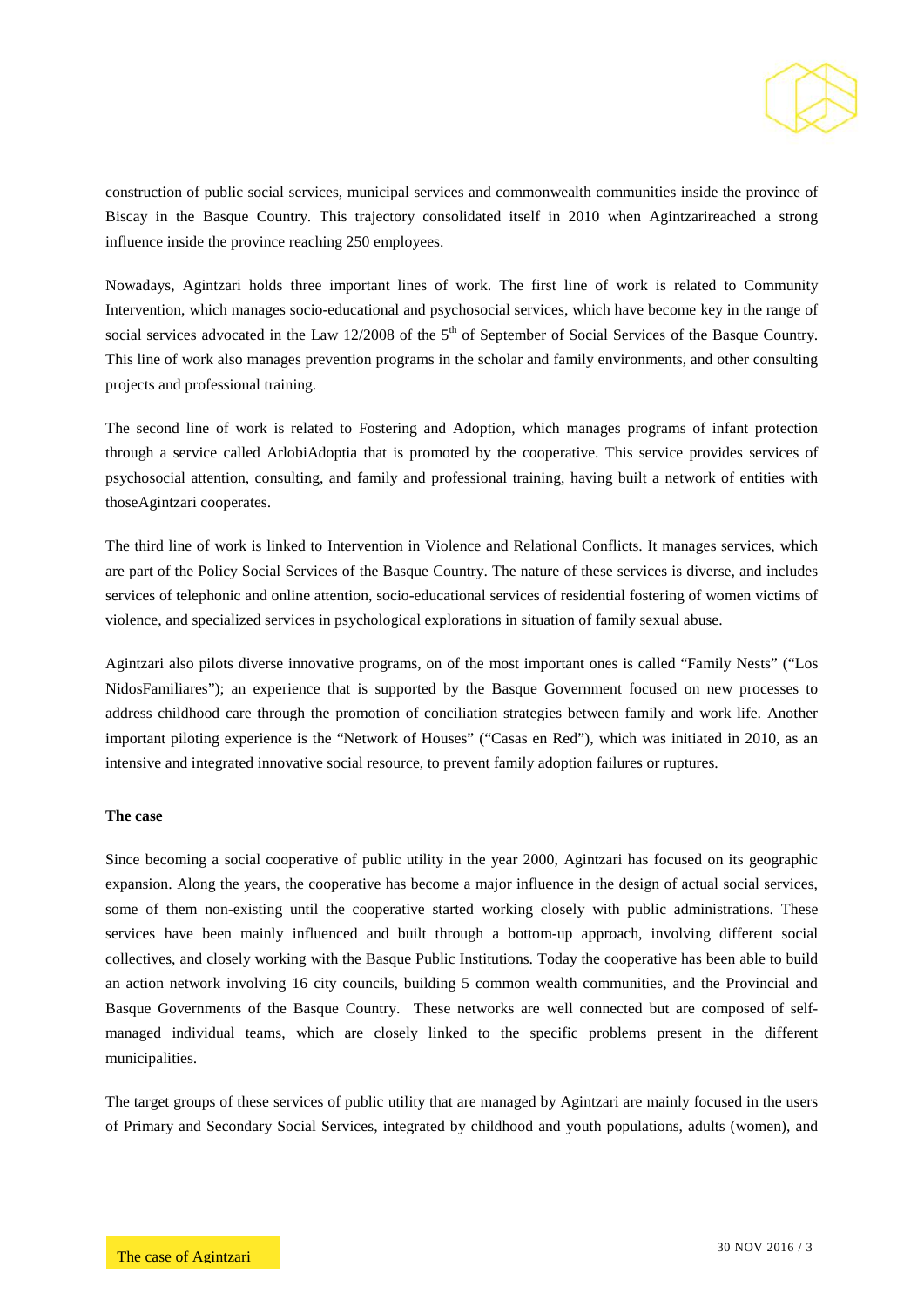

families which are socially excluded, unprotected or dependant, needing socio-educational and psychosocial attention

The diversification of different lines of work and the provision of multiple and innovative social services, along with the organizational capacities to build a strong, influential and connected network inside the Basque Country, has made of Agintzari and important social innovation case. As described by Cristina Ojanguren, referent of innovation of Agintzari, *"Agintzari are people which work with people and for people, closely working with public institutions to attend and solve social problems through an innovative approach…" (…) "our values are based on innovation, social progress, social justice, equality and democracy, through a self-managing process, which has become innovative in its own way".* Transparency, inter-cooperation, the social and economic sustainability of their programs has build a self managed organizational model where social innovation is seen as a collective process involving multiple agents through four important principles:

- Autonomy: The small teams are directly linked to their environments of actions and have autonomy to make their own decisions with the client and the social target group. The social target group coparticipates in the different activities and services with the public institutions.
- Creativity: The activities of the organization are based in spaces of co-creation linked to the different projects and the different activities where participants work together to improve the quality of the services and provide a quality attention to solve and attend different social needs.
- Shared Leadership: Important decisions inside the social cooperative are made at different strategic levels, depending on the context of action. Every team inside the cooperative has a person responsible for the work of the whole team, representing its members in the important organic decisions. These decisions reach the different social action collectives.
- Heterogeneity: Actions are different and adapted to the diverse contexts and target populations of the places where they are applied. These actions always have and experimentation and creative phase where specific co-creation teams can be build depending on the social need or problem.

Agintzari's activities depends on public funded programs and projects delivered by public administrations and other institutions through public contracts where we identify four different types of clients at different levels: 1) Municipal Public entities from the Social Services Departments; 2) Territorial and Regional Public Entities of the Basque Government; 3) Public Entities from other Regions in Spain; 4) Local based entities focused in the delivery of Social Services. The model of intervention is therefore based on public-private partnerships and modes of collaboration, where Agintzari strongly identifies and influences new social needs and social problems that need to be addressed, that is, policy failures that haven't been identified by the public institutions.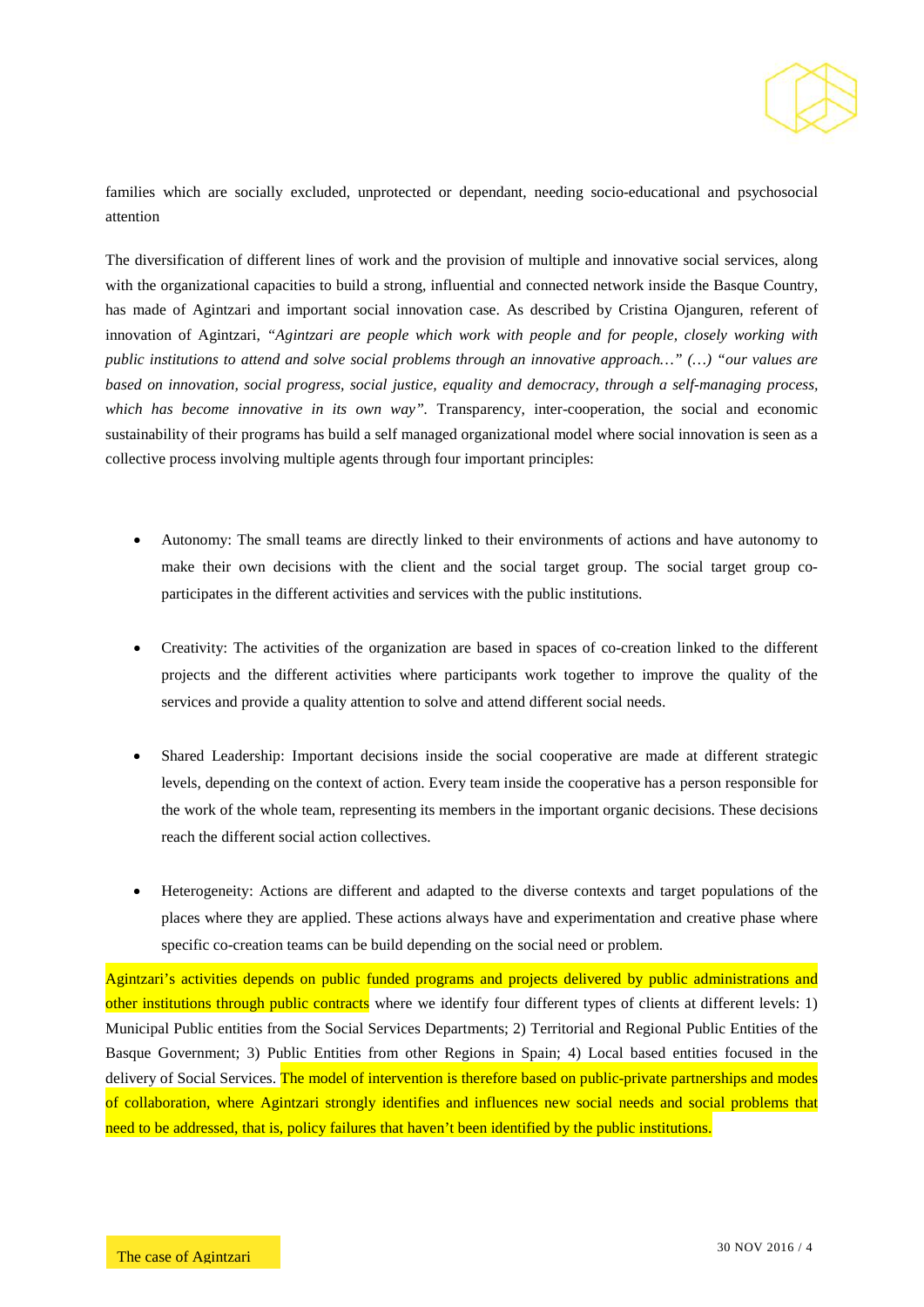

# **2. DESCRIPTION OF THE LEARNING PROCESS**

The majority of the knowledge gaps in the innovation process of Agintzari have been related to its' process of expansion and the management and on going re-adaptation of the organization. The organization was composed in 1990 by 15 workers, in 2010 there were 250 and in 2016 they have grown up to 500 people working for Agintzari. The management of the successful milestones achieved by Agintzari derived in a big internal crisis inside the organization. In words of the Director of Innovation Mikel Gorostizaga:

*"One of the major challenges that we have been able to learn about has been the huge changes in the managing model of the organization, which evolved into an important crisis, and was basically related to the lack of capabilities to manage the growth of the organization and the rate of complexity it was acquiring".*

These gaps have been fought through the involvement in networks, the creation of self-managed teams and the importance of marketing and communication strategies.

The organization realised the importance of networks inside and outside the cooperative's domains to create new knowledge, manage this knowledge internally, and train and find working profiles that would best adapt to the goals of the organization. Learning from what other entities are doing, both nationally and internationally has been very important. The establishment of open networks of collaboration with public institutions and universities such as Innobasque and the different Universities in the Basque Country has been crucial to identify and analyse new social needs. Agintzari is now part of different networks such as:

- The Forum of Immigration of the Basque Country
- The Basque Commissions of Social Services and Infancy
- The Networks of Entities of Alternative and Solidary Economies (REAS-Redes de EconomíasAlternativas y Solidarias)
- The European Anti-Povery Network
- Gizardatz (Basque Network of Entities of Social Intervention)
- International Federation of Educational Communities (FICE)

Another important gap has been related to the Agintzari's economic and technical dependence on public administrations. The inclusion and collaboration with the mentioned networks has also been crucial in this process. Through these memberships and participationsAgintzari not only generated new knowledge and identified new social needs to be addressed, but it also reached some degree of lobby pressure over public administrations to support what the cooperativeevaluates important and innovative social projects. An example of this process can be found in the cooperative collaboration withREAS (the Networks of Entities of Alternative and Solidary Economies) that works in different regions of Spain. An important part of the activity done by this network is focused on raising awareness about the different activities that are held in the different regions, influencing Pubic Administrations to fund and support the activities and entities which belong to the network, and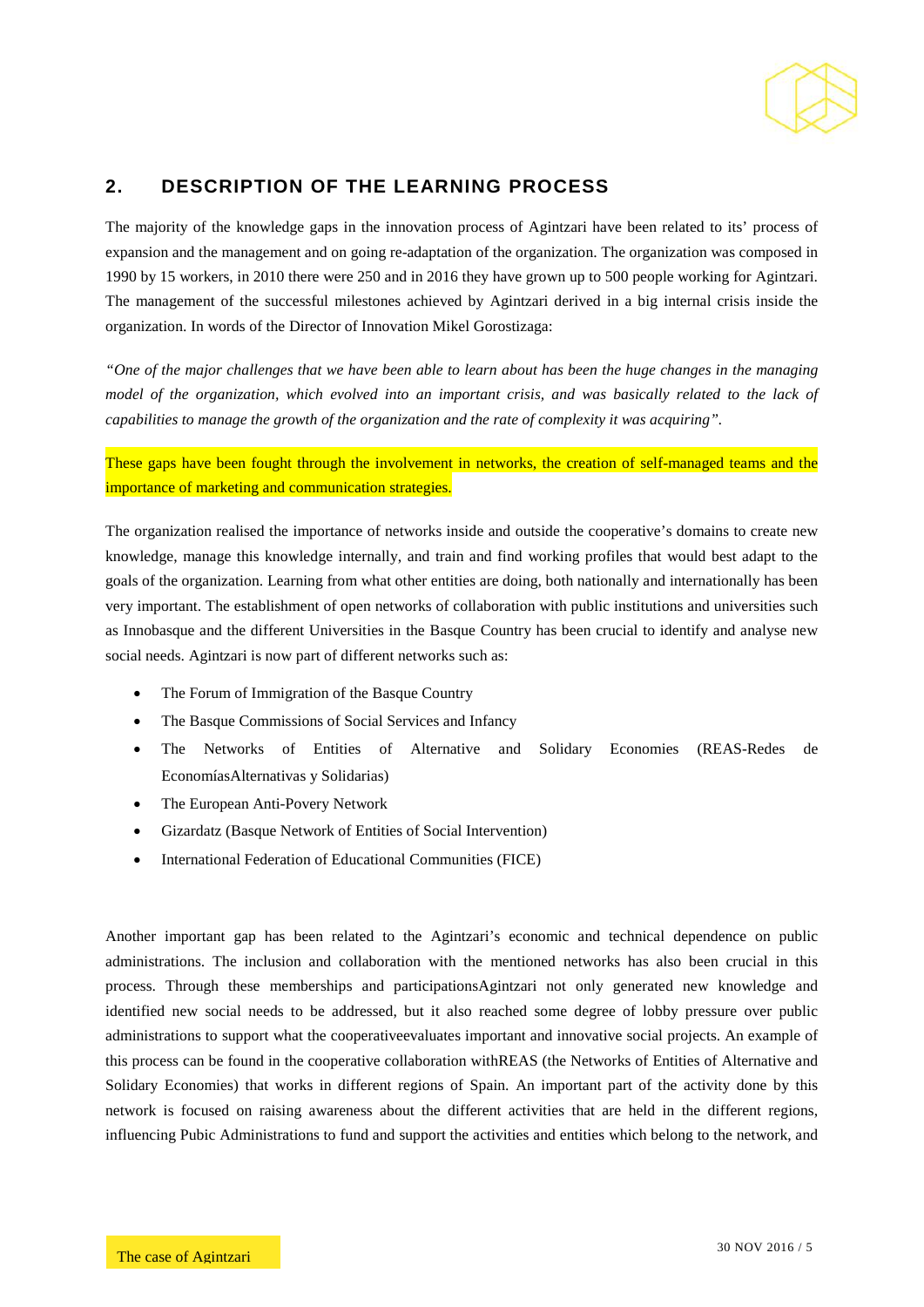

creating a collaborative community of social organizations and entrepreneurs. According to Mikel Gorostizaga:

"*We also use networks to face public administrations and generate some influence on the social factors we think should be supported. If we had to face on our own these relations with the public administrations it would be very difficult to influence and make a difference".*

Among the different tools they have used to face the growth of the organization there has been the development of co-creation activities, extended leadership in the management of the different projects through new management teams, project teams, informative assemblies, screening activities and proposals. These are recognized by Agintzari as tools that serve the model of management and that they see as socially innovative tools since they involve different actors, agents, partners, social target groups, etc.

Involving the different array of actors, institutions, partners, social groups, agents and social entrepreneurs has been crucial. Learning has been built through activities of collective creation among all the interested parties. In Mikel's words *"if you belief in what you do you are able to create, and if all parties aren't participating and are part of this creation it is very difficult that they belief, they have to be protagonists and feel they are part of something that is being collectively generated" (…) "if we conducted these activities through for example, social*  labs it would be very difficult to adapt the ideas generated in these labs to reality, social innovation cannot be *build in a lab".* 

Communication activities have also been an important factor inside the organization. However, the approach to communication and marketing strategies has been more focused onface to face encounters rather than in the use of new technologies of information and communication. They have their own training rooms inside Agintzari, where they organize different activities such as workshops, training programs, weekly informative meetings, etc.

Following Mikel Gorostizaga's words *"we want people to come to our organization to see what we do, to get to know us. All activities are physically developed here, we have two training activities per week where we have 20 plus participants, a General Assembly with the different partners once every month, dissemination activities of*  what we have been working on are held twice a year, and we also develop three Annual Reports to inform about *our work. We diffuse these Reports to all the people that we work with. We have a very active newsletter, and we are always trying to engage with new organizations".*

Learning has been acquired basically through the innovation process, that is, they have been learning as they have been growing as an organization. In this sense, the learning process has been mainly reactive to the problems they have encountered. These problems have been mainly related to the need to achieve more funding and influence inside public administrations, the diffusion of the impact of our activities, the engagement with new actors/agents, and improving the management of the organization as it was evolving. Being a social cooperative of public utility implies that they had to follow and be consequent with what being a cooperative means in terms of salaries, the professionalization of the organization, etc. For example, they don't hire new workers without a University Degree as major policy inside Agintzari's Human Resources department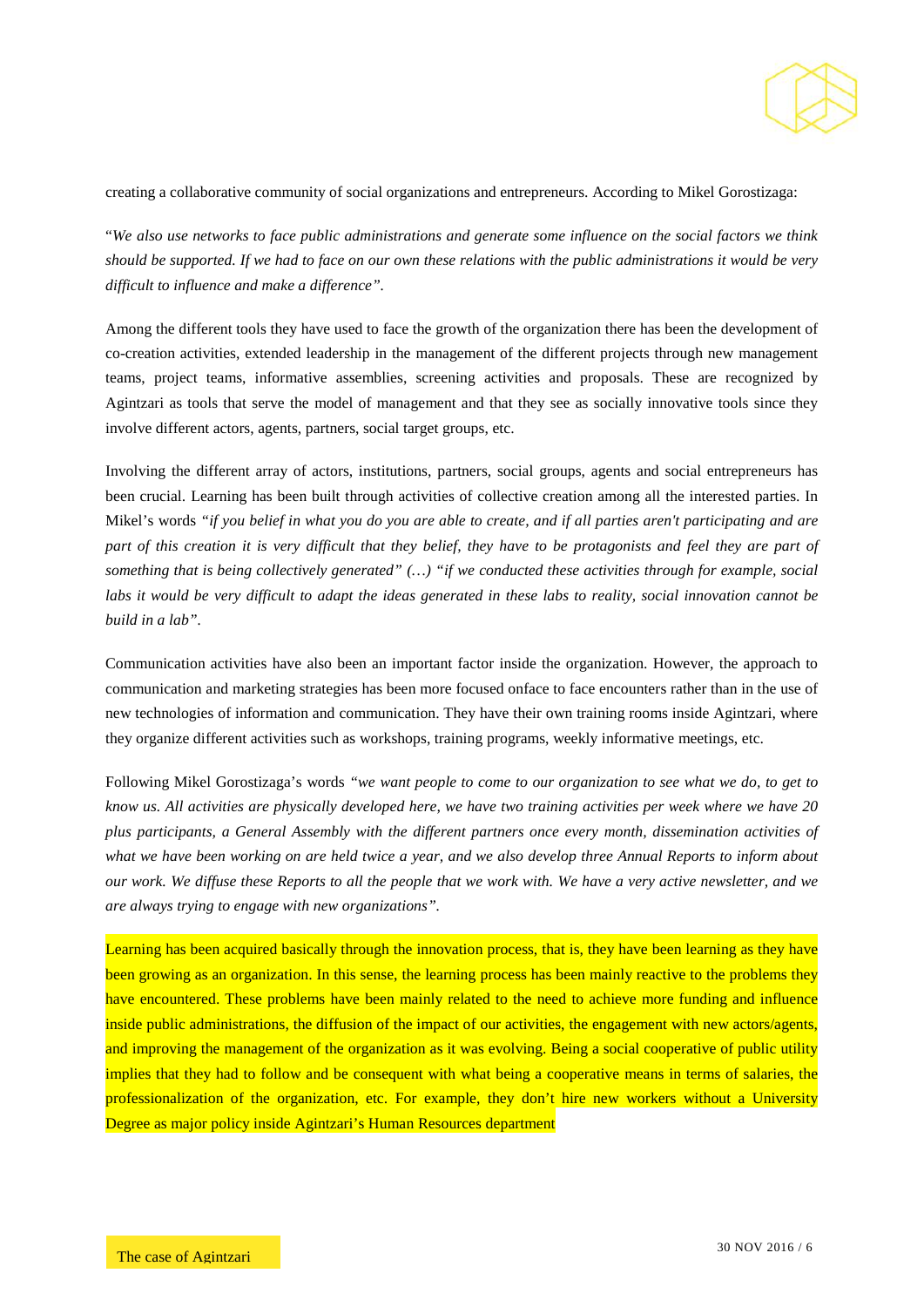

This learning process has also dealt with the discovery of new social needs that emerged in their contextual domains and had to be addressed.Agintzari emphasizes the fact that a lot of the social services that the Public Institutions deliver today were first addressed by organizations like their own. These needs and services have been institutionalized and there are always new policy failures and gaps to be identified. This implies that they have to stay alert and learn from the context and the people they work with, being able to understand what their problems are and how can these problems be solved. Once they do that, they have to manage to influence Public Administrations to address these problems through the funding of new projects or by directly changing or modifying the social services they deliver. That is to Agintzari a very important social innovation and a learning process in itself. Without this measures, Agintzari, would not have been able to develop the different training programs and socio-educational public services it has co-design along with the social services departments of different city councils in the Basque Country.

# **3. DISCUSSION**

Agintzari has grown to be the social cooperative it is today in relation to the ways in which they shared their problems, their knowledge and managed their success. Communication and gradual adaptation to the different contexts and historical periods has also been very important for the continuous growth and attraction of different resources. Also, most of the actions developed by Agintzari were framed inside specific projects and training programs, which were directly connected to a certain way of self-management through specific teams and extended leadership. According to Tomasso Vitale, this approach "*favours gradual processes open to ongoing correction and modification, and attracts resources from outside the organization, while creating arenas for involving and making the most of each contribution to the projects (both in financial terms and in terms of voluntary work)*" (Vitale, 2010: 89).

Agintzari also demonstrates a high degree of reflexivity behind every activity and strategy they put into practice. This and the fact that all its members are well trained graduated workers, increases the organisations' capacity to plan, analyse, anticipate and better understand the social problems they are addressing, also increasing the chances for internal and external learning. The historical trajectory of the organization, the experience of its workers and their high engagement with the context benefits and legitimizes their connection with the rest of actors and agents they work with, by demonstrating a very high level of expertise.

In this sense, Agintzari doesn't answer to untrained social organizational models where there is a big distance between their capabilities to manage the organization and the expertise applied to the social problems they are trying to solve. Agintzari learned in a gradual incremental manner professionalizing itself and increasing its level of complexity, but always focused on the institutional environment where the organization developed their activities (Martinelli et al. 2010).

In socially innovative terms, the satisfaction of human needs, the empowerment of marginalised social groups and